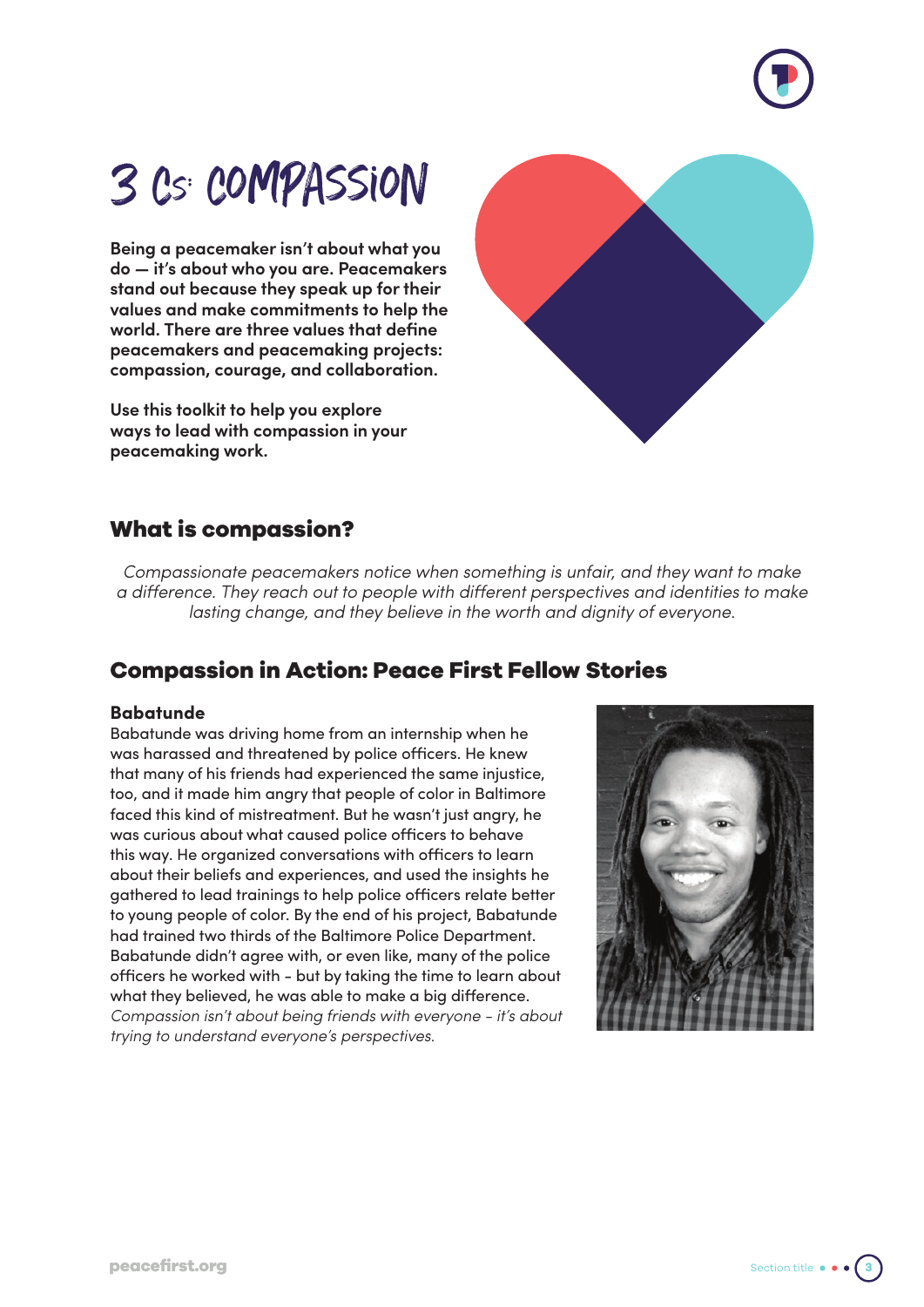

#### **Danielle**

Growing up with cerebral palsy, Danielle was bullied for her disability throughout her time in school. When she got to college, she was determined to create an inclusive space for students with disabilities. Working with a friend who didn't have a disability, she started a program called Unified Sports, which brought students with and without disabilities together to play basketball and build empathy. Unified Sports soon expanded to include other sports and a mentoring program. Slowly but surely, Danielle noticed that barriers were starting to come down, and students who may not otherwise have gotten to know each other were able to connect and build friendships despite their differences.

*Compassion is about bringing people together and building empathy across lines of difference.* 



## **How to Put Compassion Into Action**

| In your peacemaking project                                                                                                                                                                                                                                          | In your daily life                                                                                                                                                                                                                                                                                     |
|----------------------------------------------------------------------------------------------------------------------------------------------------------------------------------------------------------------------------------------------------------------------|--------------------------------------------------------------------------------------------------------------------------------------------------------------------------------------------------------------------------------------------------------------------------------------------------------|
| • Recognize injustice. Notice when things<br>are wrong or unfair, even when they don't<br>affect you. Speak up when something is<br>wrong.                                                                                                                           | • Listen — really listen. Take time to seek out<br>the stories and ideas of others. When you<br>do, take the time to truly hear what they're<br>saying, sense how they're feeling, and think<br>about why they feel the way they do. Just<br>listen - without trying to respond to or fix<br>anything. |
| • Practice empathy. First, work to understand<br>others' feelings, experiences, and<br>perspectives, especially of the people                                                                                                                                        |                                                                                                                                                                                                                                                                                                        |
| most affected by the injustice, and make<br>sure that what you learn from those<br>conversations guides the way you approach<br>the project.                                                                                                                         | . Ask "why?" What do people care about?<br>Why do they feel the way they do? Why are<br>certain things important to them? Don't just<br>get to know people - get to know their point                                                                                                                   |
| . Work with unlikely allies. Connect with<br>people of different backgrounds and ideas.<br>Work with and learn people who may be<br>different from you, or who you may not<br>agree with. Make sure your solution respects<br>the dignity and worth of every person. | of view, and show people that you want to<br>understand what they believe.                                                                                                                                                                                                                             |
|                                                                                                                                                                                                                                                                      | • Speak with care. Choose your words<br>thoughtfully. Pay attention to how people<br>react, and realize that your words have<br>impact on others.                                                                                                                                                      |

## **Your Compassionate Commitments**

Think about a time you've practiced compassion — or seen someone else's compassion in action. Then make a commitment to practice compassion in your daily life.

An example of a compassionate commitment might be: "I commit to asking people I disagree with "why do you feel that way?" and listening without judgment."

Making specific commitments to put your values into action is an important part of peacemaking. Share your commitments with a friend, a mentor, or on your profile on PeaceFirst.Org.